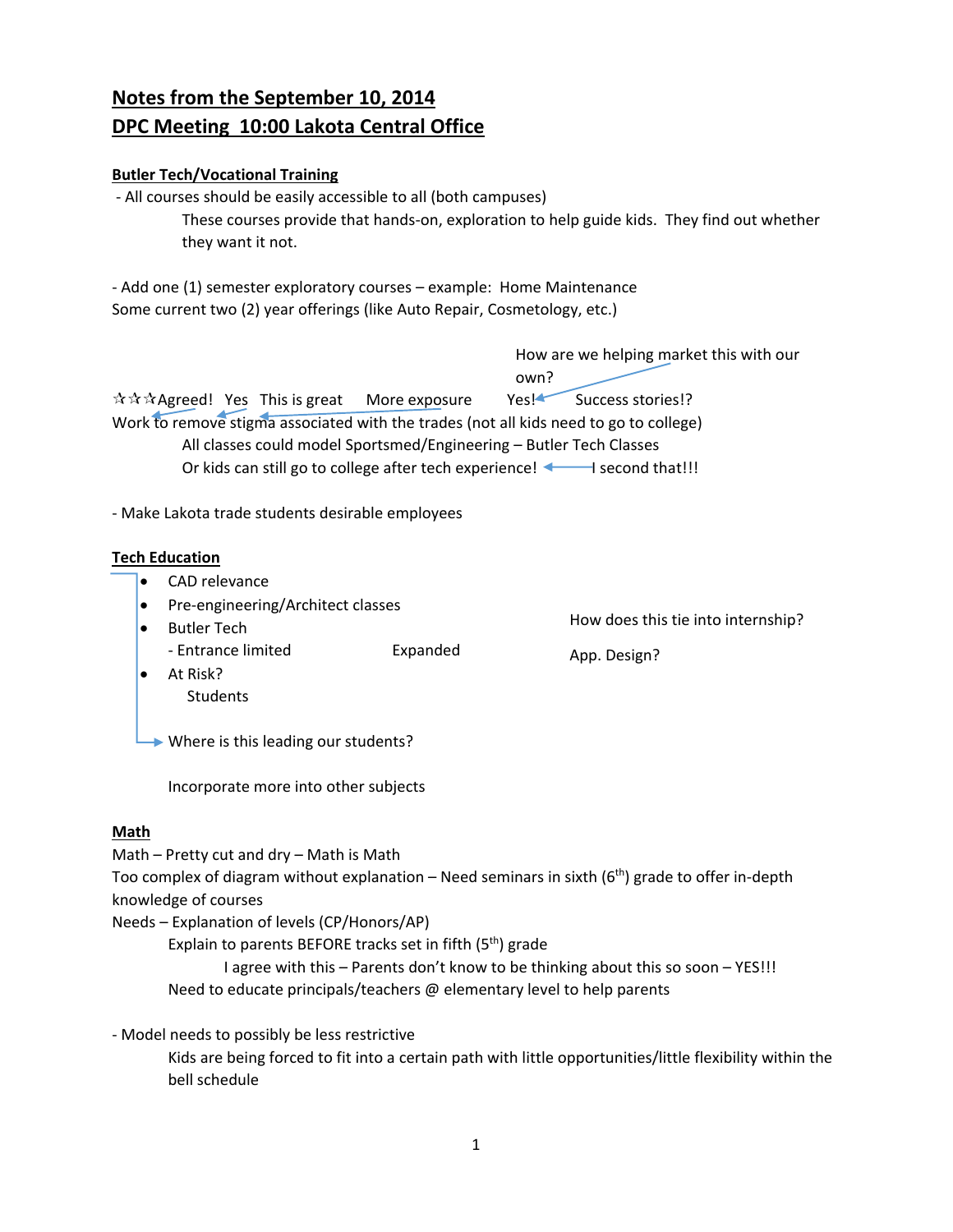‐ Enough (possibly) classes offered but not enough time to actually take – Student has a very limited time frame (opportunities) to explore all subjects

> Why only AP states? How can you work this into business offerings?

‐ Advanced courses dictate the tract/not fair to all students that they are cross‐pollinated

- i.e. Why does the Advanced Math dictate a science course (foundation needs to be there but
- $\rightarrow$  limiting opportunities)

Show kids, with everything taught, how it applies to everyday life

#### **Creative and Performing Arts**

| <b>Music</b>                           | <b>Theater/Acting</b>               | <b>Visual Arts</b>                     |
|----------------------------------------|-------------------------------------|----------------------------------------|
| No room in schedule to fit any         | Theater Intro                       | General overview! - Wish we            |
| additional                             | Acting focused                      | had more of these across               |
| - Concert                              | only<br>Acting I, II, III           | categories                             |
| Being forced to choose                 | Wish for set design, production,    |                                        |
| (could be after school<br>- Jazz       | sound/lighting/makeup               |                                        |
| like junior highs)                     | More to theater than acting - Some  |                                        |
|                                        | kids may like the behind the scenes |                                        |
|                                        | and see that as a future            |                                        |
| Ideally - Composing/music theory, etc. |                                     | Options offered appear                 |
| as overview course                     |                                     | strong and enough advanced             |
|                                        |                                     | levels to build portfolio for art      |
|                                        |                                     | school                                 |
| Band should not be a block             |                                     | Graphic arts (design)                  |
|                                        |                                     | (touched in tech ed) → Need            |
|                                        |                                     | an option to modernize                 |
|                                        |                                     | curriculum *Web design                 |
|                                        |                                     | $\rightarrow$ Maybe covered enough in  |
|                                        |                                     | <b>Butler Tech</b>                     |
|                                        |                                     | Is this socially acceptable            |
|                                        |                                     | for the college track kids?            |
|                                        |                                     | $\rightarrow$ Dual credit options with |
|                                        |                                     | local art program?                     |
| Choir                                  |                                     |                                        |
| Wish for Show Choir (singing and       |                                     |                                        |
| dancing)                               |                                     |                                        |
| Get rid of Fine Arts I being a         |                                     |                                        |
| prerequisite for everything i.e. -     |                                     |                                        |
| Photography, pottery                   |                                     |                                        |
| Shuts out opportunities for choosing   |                                     |                                        |
| electives in last year or two (2)      |                                     |                                        |
| Music ONLY department that doesn't     |                                     |                                        |
| offer AP Course!!!!!!                  |                                     |                                        |

#### **Physical Education**

- Yes, still important
- State requirement for graduation
- Necessary for less active kids
- Motivates and inspires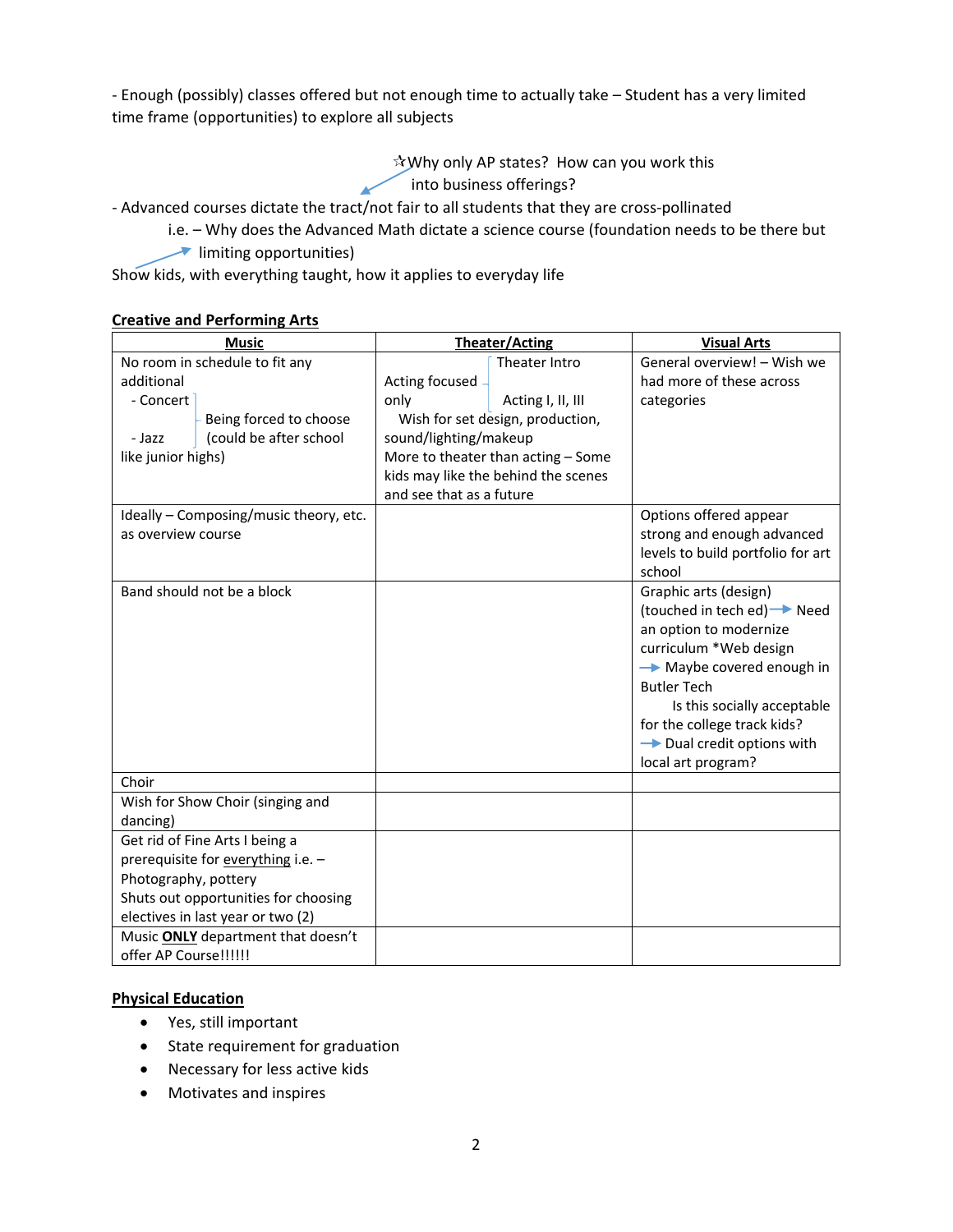Needs/Changes

- Make more relevant
	- ‐ Like ‐ Add stress management to required course
	- ‐ Offer classes for students that aren't sport oriented I agree!
- Offer additional more relevant courses
	- ‐ Like Yoga, Martial Arts/Tai Chi ‐‐‐‐‐‐Yes!
- Reduce focus on obscure sports
- Eliminate Recreational PE in favor of more relevant electives
- Could PE credit be waived if after school/extracurricular sports are taken?
	- **→ Way to certify outside programs** 
		- Dance
		- Local Sports
		- Martial Arts
- All sports should count as gym credit
	- Agree Many kids spend 12+ hours a week in club sports but high school so big they can't always make varsity teams!

#### **Business**

Economics is under social studies

Cross reference related subjects (on course guide)

Absolutely agree – Need credit report information, check book, mortgage, wills, retirement severely lacking in adults – Know this as mortgage professional

# **Four (4) Offerings**

Course 1

\* Good

Finance – Personal (State mandate? If not, should be requirement – I agree)

# Course 2

 $\triangle$  Change Sports Marketing (Market demand? Flooded market?)

- \* Other areas: Too specialized?
	- Healthcare/Other fields Marketing – More general needed PR, Communications/Social Media

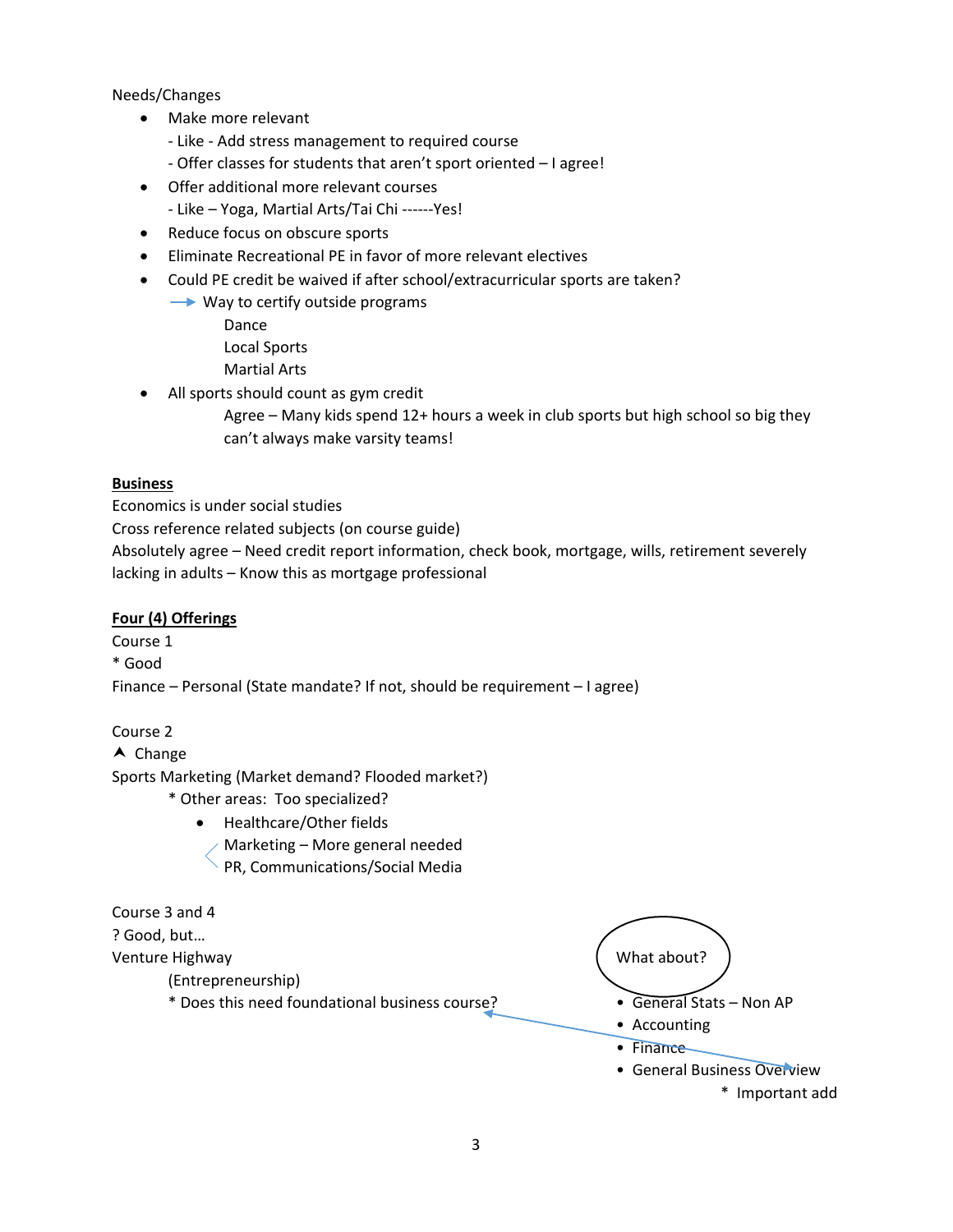#### **Family and Consumer Science**

- 1. Students using as "Easy A's" or fillers May not even be aware classes exist or have time to utilize (limitation of six (6) bells)
- 2. Classes could spark unknown passions i.e. Culinary School
- 3. Some curriculum could be combined or seminars i.e. High School 101 and College and Beyond
- 4. Life and Relations Possibly too many topics
- 5. Possible addition
	- Time Management
	- Financial Literacy\*\*\*\*Yes, very needed Love this Yes, Please, (This is under Business as separate  $\rightarrow$  Too involved for most kids maybe as a business offering! Personal – Combine Finance, Life Skills, Time Management as one (1) course
	- Life Skills
- Philanthropic Contributions Love\*\*\*
	- \*Project Planning/Implementation Yes!
	- Study Skills (Could be offered in  $7/8<sup>th</sup>$  grade) Could this be done in study halls or advisory? Best before high school, start in  $5/6<sup>th</sup>$  grade – Mandatory (I agree)

#### **Health**

- ‐ Two (2) courses +
	- Anatomy/Philosophy, + Family/Consumer Science + PE + Bio Med + Sports Science
- ‐ Comfortable with current offerings in conjunction with other curricular areas
- ‐ Can't this be combined with PE requirements?

#### **Computer Science**

Current – Three (3) courses, I, II, and AP

Future – Comp Science I – Has diverse applications now – Offer at freshman school Needs ability to take CS I basics into more specific areas – i.e. graphic design, med, gaming Split CS II into two (2) semester elective courses – Allow pursuit of individual interests Start Computer Science curriculum earlier – Yes, I agree Classes offered to explore the more graphic/artistic design program – Would love this! Put this as more modern art program and not necessarily as a computer science course

#### **Foreign Languages**

 $\bullet$  7<sup>th</sup> and 8<sup>th</sup> grade offering – Not after school Latin to prepare for future languages

(Possibility?) Need ability to take in junior high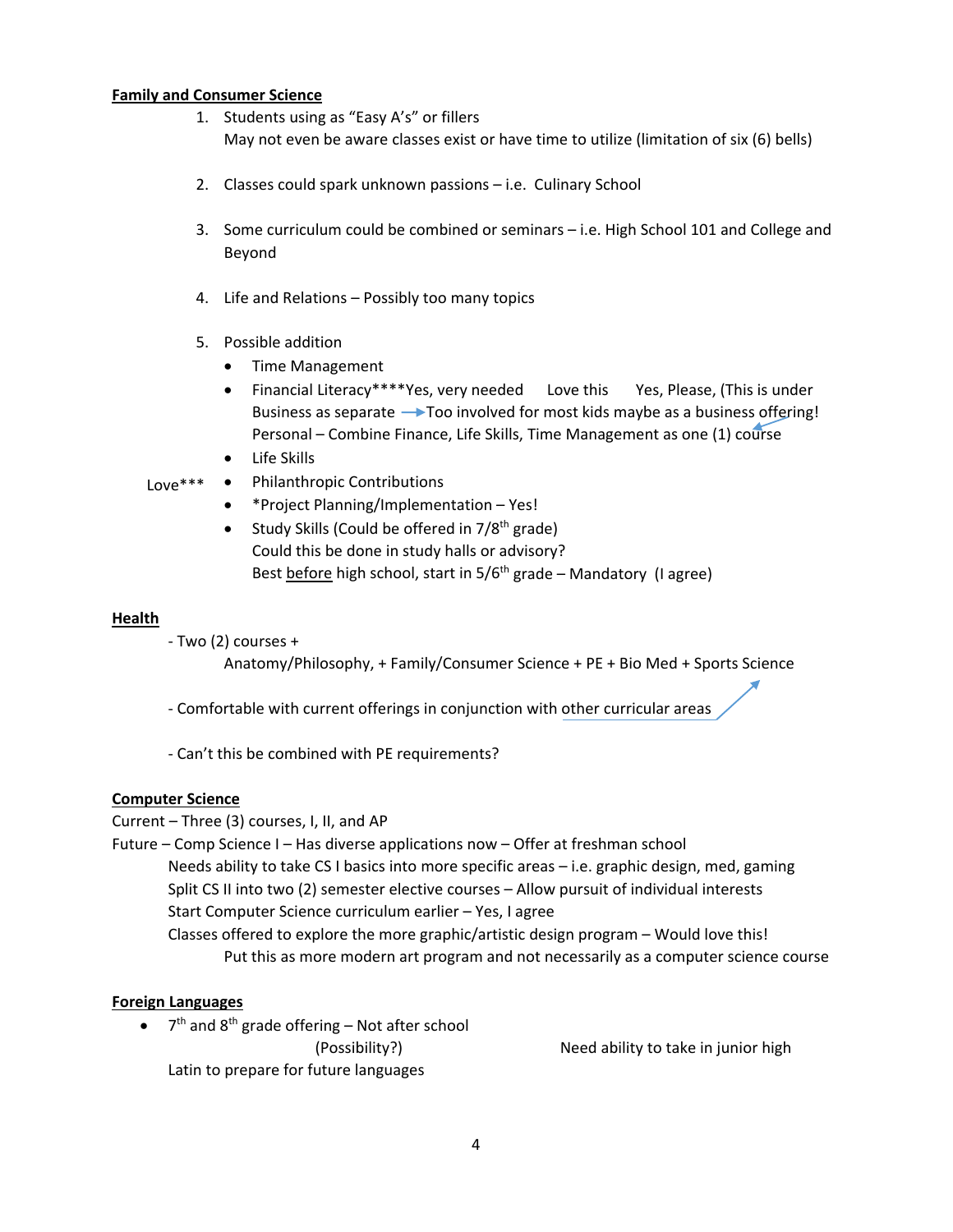- Want: Mandarin Arabic **Department Controller** Options?
- Online? (In school online) Really hard If in school with some supervision and peer support not so hard Outside of the box
- Summer?
- Travel a broad Credit Flex? Internships Foreign travel **I** don't want to pay for that as taxpayer = Optional
- Connecting students to their interest/passion i.e. German
- Limited options for SWD Example: Spanish 1‐A

 $1 - B$ 

# **Social Studies**

- 1. Current curriculum
	- Make it relatable to students now
	- Past How it compares to now
	- How past affected how things are now
- 2. Current Affairs Course (Covered AP Government)
	- Today's events
	- How's today's events can change tomorrow
	- How an event affects different aspects of life (Ex: Economics, war, cost of goods, society, constitution, conflicts)

 Advanced social studies should not rely on advanced Language Arts Teach how the kids can affect societal change

# **English**

- Need better course descriptions that specify skills students will leave with
- Note state mandates
- \* (Agree) All students need to know how to communicate different ways in different forums (i.e. formal business, casual communication, sales, friends, etc.)
	- \* Real world communication skills (Take speech class! Good one! Especially with social media Does our current curriculum meet this? It's not clear in descriptions

# **Steam2**

- Looking at doing classes in one semester vs. two semesters
- Keeping the curriculum current because it changes quickly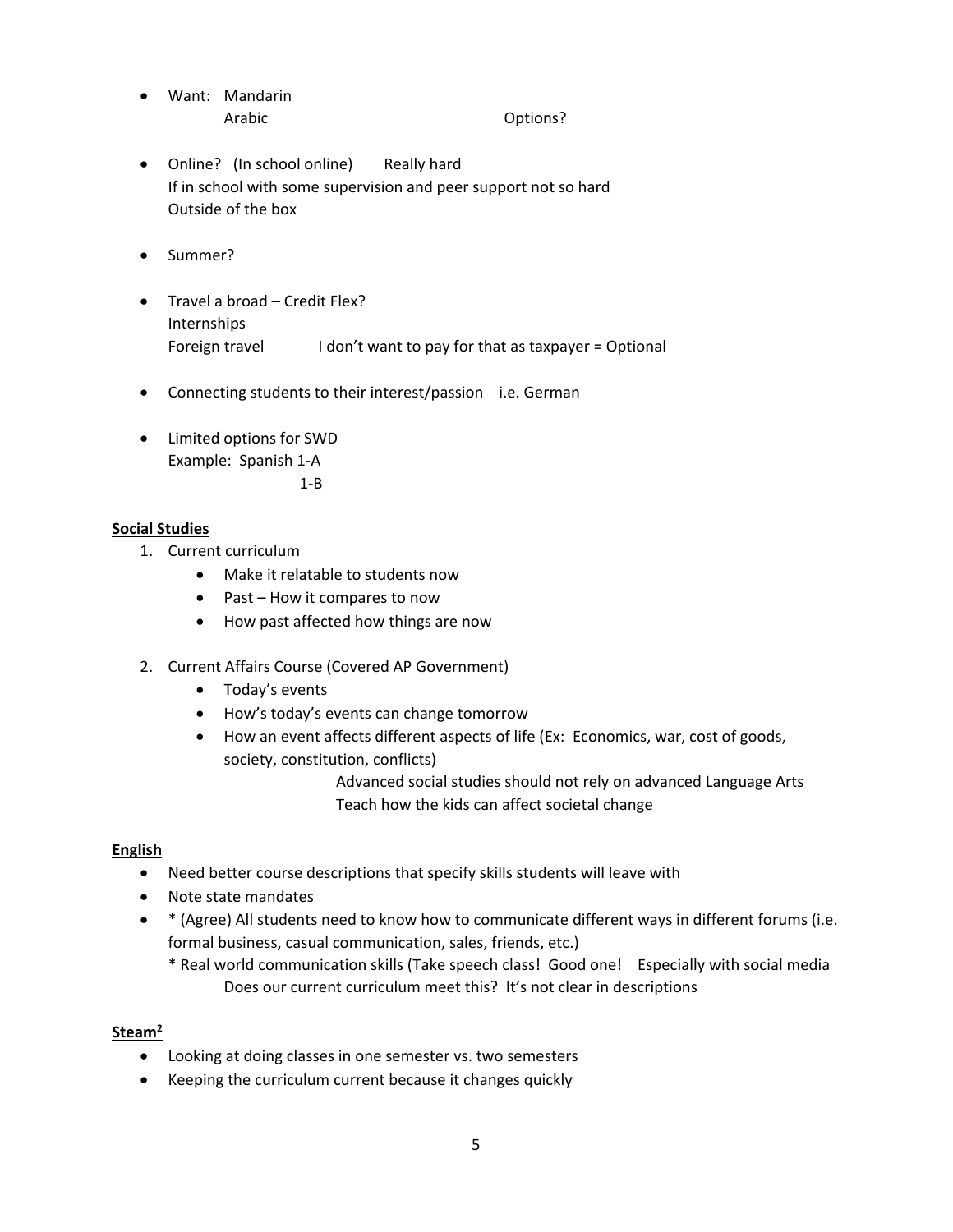Adding internships\* and creating college resumes/portfolios/hands on experiences to make students marketable or competitive

 $\hat{x}$  Introduction course – Encompasses all different avenues of engineering. Ex: Civil, electrical, chemical, architectural, etc.

\* Internships could be introduced across other programs – Offered last couple of periods so students can still work, extracurriculars, etc. Make it easier to switch tracks.

## **Science**

- We feel offerings are appropriate
- Delivery needs to be the focus
	- ‐ Hands‐on (I like more hands‐on)
	- ‐ Real world experience  $\triangleright$ Internships expanded – More internships in all areas, not just STEAM
- Butler Tech programs
- Don't lose sight of lab work

#### **Bigger Picture Career Planning**

 $\rightarrow$  Role of parent

Applies to all subjects

Kids need opportunity to try stuff Experimental, especially: career/college **More semester than whole year** 

Different kinds of kids affect curriculum Challenges to generalizing a curriculum

#### **State Has Mandates** (vs. what colleges want)

So choices are limited after that

What are other high schools doing re: Number of bells?

Both affect the curricular decisions

Loss of high school bell affects all of this and emotions

Language of "college prep" vs. "advanced" might change college admittance

#### **Will Eighth (8th) Grade "College" Classes Work for:**

- 1. The kid being ready
- 2. College application

The curriculum has to be tailored to specific target student groups

2X

‐ Gifted

‐ Special needs

#### **More Overview Classes**

To touch on a lot To let students explore first